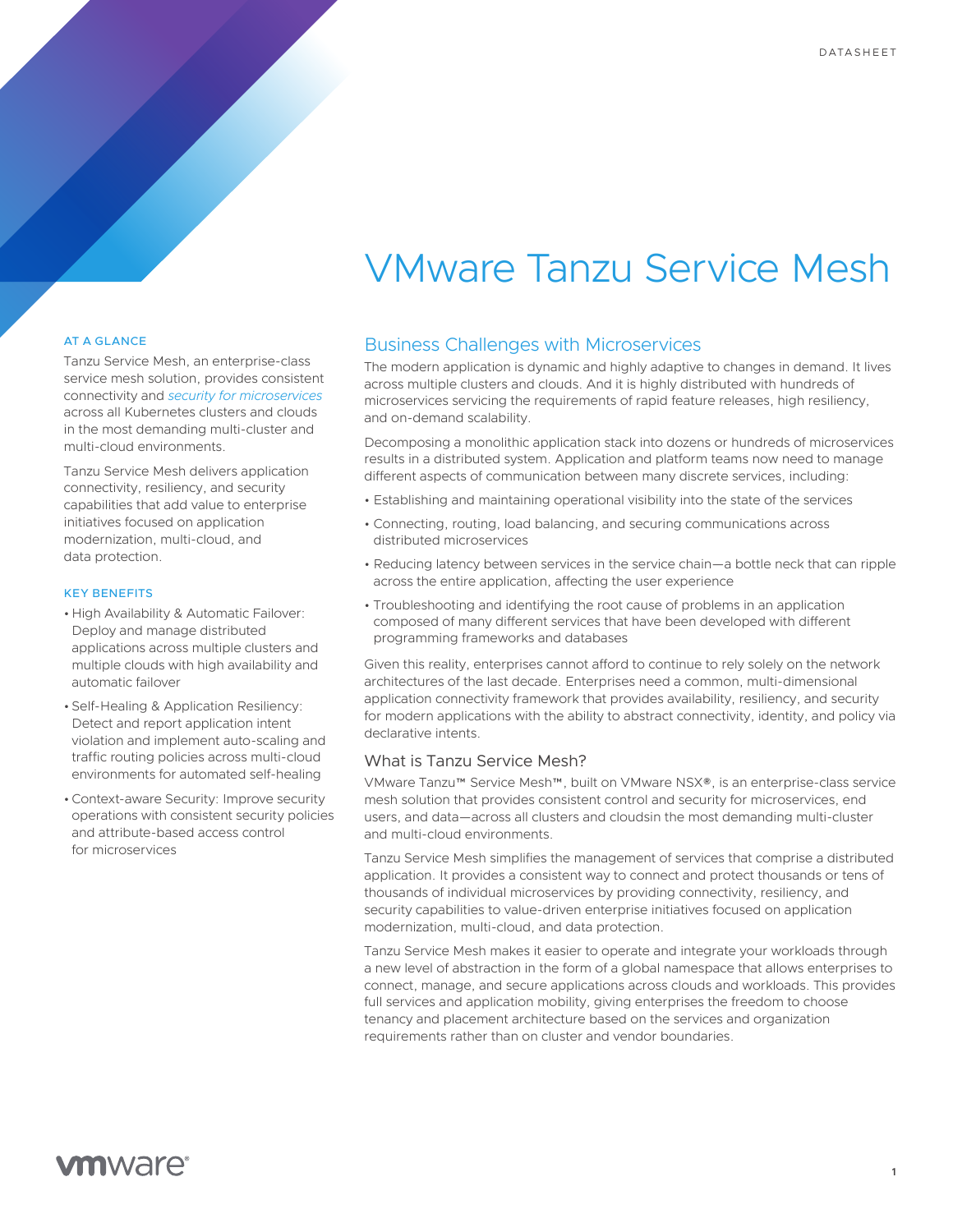#### BENEFITS OF TANZU SERVICE MESH

VMware Tanzu Service Mesh is an enterprise-class service mesh that:

- Extends the service mesh capability (discovery, identity, policy, traffic routing, and observability) to users, services, and data
- Facilitates the development and management of distributed applications across multiple clusters, multiple clouds, and in hybrid-cloud environments with *[Global Namespaces](https://docs.vmware.com/en/VMware-Tanzu-Service-Mesh/index.html)*—supporting federation across organizational boundaries, technologies, and service meshes
- Implements consistent application-layer traffic management and security policies across all clusters and clouds.
- Integrates with VMware Tanzu™ Mission Control™, VMware® Tanzu Kubernetes Grid Integrated, and VMware Tanzu™ Kubernetes Grid™ to provide a seamless user experience
- Supports third-party Kubernetes clusters in multi-cloud environments

Tanzu Service Mesh allows enterprises to stretch application boundaries across clusters and clouds. The application instances within the global namespace can be either containers running on a Kubernetes platforms. Either way, the global namespace provides secure identity, service discovery, and observability for the application.



FIGURE 1: Tanzu Service Mesh Features and Capabilities.

## Use Cases for Tanzu Service Mesh

- Application Continuity Ensure application continuity with load balancer integrations to support multi-zone and multi-region high availability and disaster recovery
- Application Resiliency Ensure application resiliency with automated autoscaling policies to deliver on Service-Level Objectives (SLO) for multi-cloud applications
- Application Security Secure applications and data by defining attribute-based authorization policies for service-to-service access control

### Key Features

- High Availability and Automatic Failover Integrates with AWS Route 53 and NSX Advanced Load Balancer to provide multi-zone and multi-region high availability and disaster recovery for applications
- Service Autoscaling –Includes service autoscaling that provides application owners with a way to define a Service-level Indicator (SLI) or a threshold to autoscale microservice
- Service-Level Objectives (SLOs) Provides a way to configure SLOs to measure and monitor the performance and health of microservice-based applications
- Attribute-based Access Control Policies –Supports the ability to define rich ABAC authorization policies for service-to-service access, allowing operators to make intent-based decisions on whether to authorize, block, or quarantine access based on a Common Vulnerability Scoring System (CVSS) score above a predefined threshold

# **vm**ware<sup>®</sup>